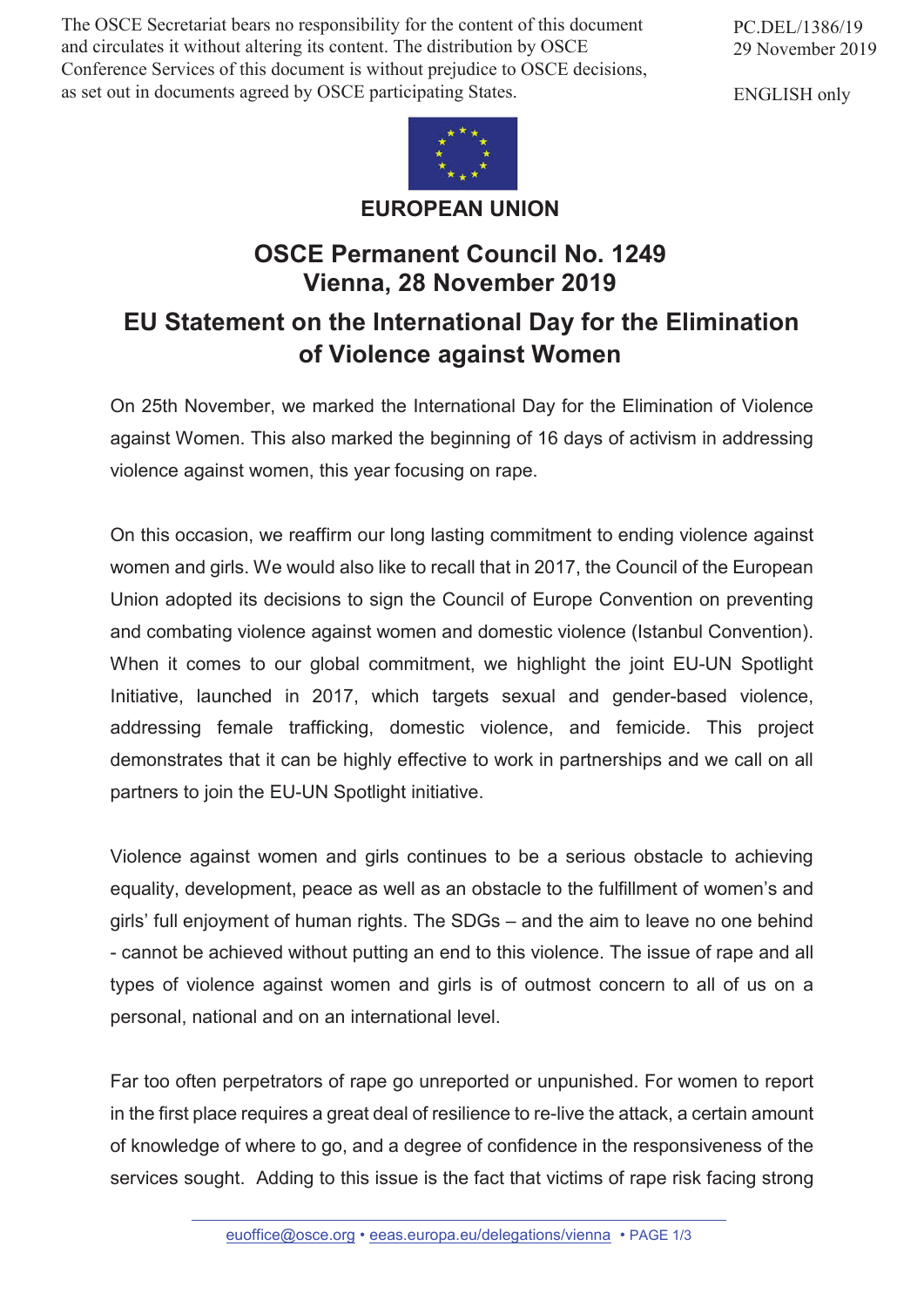stigmas and victim blaming when reporting sexual assault. This causes significant impunity for perpetrators.

We must put an end to stigma, victim blaming and impunity. Perpetrators of rape must be held accountable. By prosecuting sexual violence cases, we recognize these acts as crimes and send a strong message of zero-tolerance. Progress requires that we tackle the institutional and structural barriers related to this issue. The police and judicial institutions, and the broader security sector, need to be equipped with the right tools to be able to protect victims of rape. Enforcement of laws addressing violence against women and more women in law enforcement are two important measures that have proven to make an effective difference.

Rape is an issue both in times of peace and throughout the conflict cycle and has been used as a weapon of war and oppression throughout history. It has been used to degrade women and their communities as well as for ethnic cleansing and genocide. It traumatizes persons, families and populations and suppresses voice, agency and participation. Sexual violence impedes sustainable peace and security, social cohesion and economic development, and therefore prevention of rape and sexual violence in conflict must remain a priority for the OSCE and its comprehensive security framework.

No further generations should struggle to cope with the scars caused by such actions. We are pleased that we adopted a Ministerial Council Decision on Preventing and Combatting Violence against Women in 2018. This decision provides a collective commitment to address the shocking prevalence of gender-based violence against women and girls that continues to persist. Not only does this impair enjoyment of human rights, but it also prevents women from reaching and contributing their full potential, and, as evidence shows, an increased prevalence of such violence is an early warning of conflict and emergency situations. The Milan Decision also recognises the importance of engaging men and boys in addressing the root causes of gender inequality and violence as well as raising awareness about the impact of negative attitudes, behaviours and gender stereotypes. We also wish to recall the Ministerial Council Decision No. 14/04 on the 2004 OSCE Action Plan for the Promotion of Gender Equality and Ministerial Council Decisions No. 15/05 and No. 7/14. In this